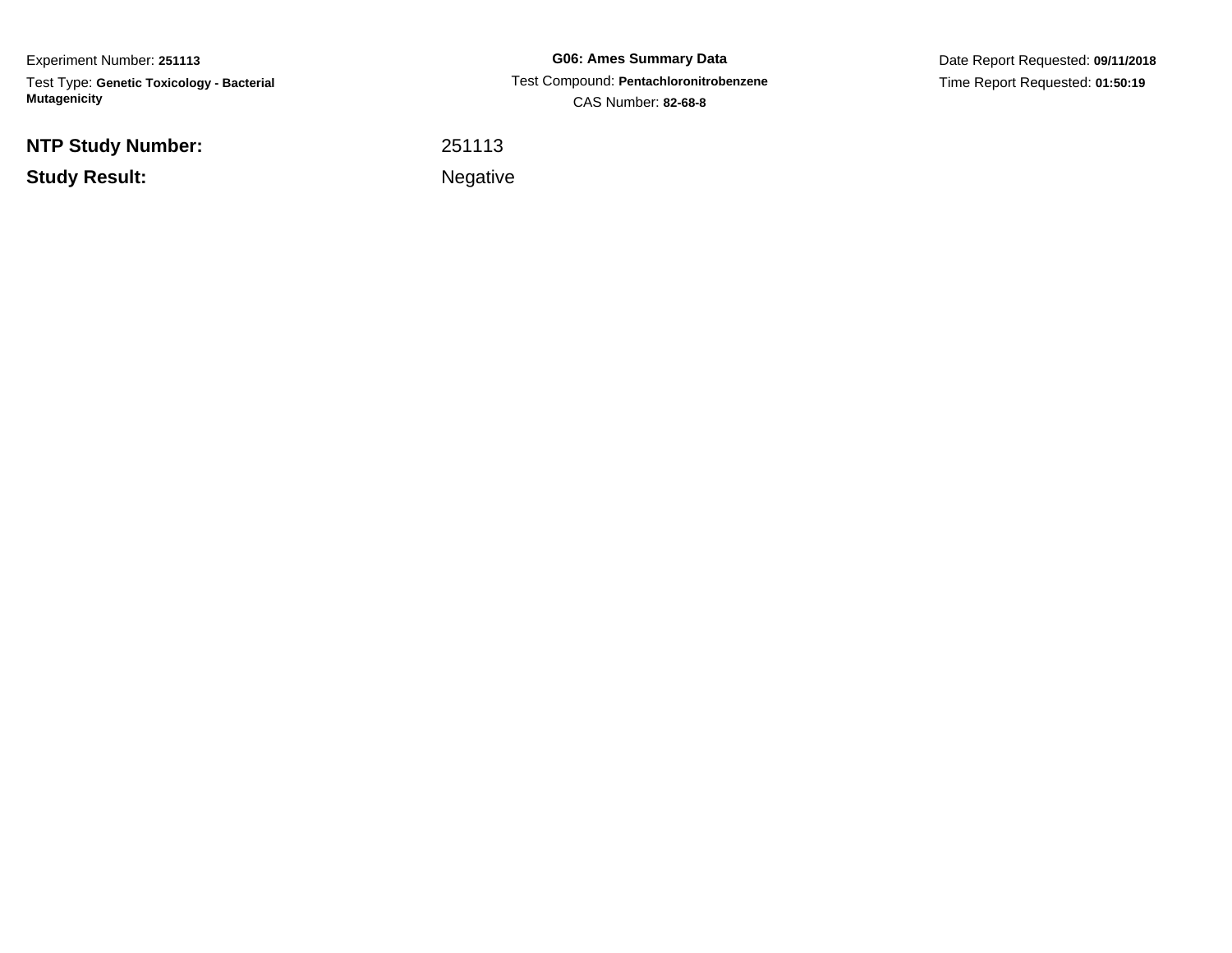Test Type: **Genetic Toxicology - Bacterial Mutagenicity**

# **G06: Ames Summary Data**Test Compound: **Pentachloronitrobenzene**

Date Report Requested: **09/11/2018**Time Report Requested: **01:50:19**

|                               |                   |                               | Strain: TA100                 |                             |                     |
|-------------------------------|-------------------|-------------------------------|-------------------------------|-----------------------------|---------------------|
| Dose (ug/Plate)               | <b>Without S9</b> | <b>Without S9</b>             | <b>With 10% Rat S9</b>        | <b>With 10% Rat S9</b>      | With 10% Hamster S9 |
| Vehicle Control <sup>1</sup>  | $99 \pm 9.0$      | $124 \pm 15.0$                | $121 \pm 4.1$                 | $176 \pm 1.2$               | $102 \pm 2.8$       |
| 1.0                           |                   |                               |                               |                             |                     |
| 3.3                           |                   |                               |                               |                             |                     |
| 33.3                          |                   |                               |                               |                             |                     |
| 100.0                         | $98 \pm 2.9$      | $101 \pm 5.4$                 | $105 \pm 2.6$                 | $166 \pm 15.4$              | $107 \pm 5.4$       |
| 333.3                         | $95 \pm 11.1$     | $118 \pm 11.9$                | $116 \pm 3.9$                 | $149 \pm 9.5$               | $98 \pm 14.1$       |
| 1000.0                        | $107 \pm 1.9^p$   | $120 \pm 8.1^p$               | $113 \pm 4.9^p$               | $147 \pm 6.4^p$             | $110 \pm 10.3^p$    |
| 3333.3                        | $96 \pm 5.5^p$    | $122 \pm 4.6^p$               | $109 \pm 12.0^p$              | $149 \pm 10.7$ <sup>p</sup> | $126 \pm 12.4^p$    |
| 6666.7                        | $107 \pm 4.9^p$   | 113 ± 6.1 <sup><i>p</i></sup> | 112 ± 2.3 <sup><i>p</i></sup> | $139 \pm 6.0^p$             | $122 \pm 11.7^p$    |
| <b>Trial Summary</b>          | Negative          | Negative                      | Negative                      | Negative                    | Negative            |
| Positive Control <sup>2</sup> | $570 \pm 16.8$    | $617 \pm 21.7$                |                               |                             |                     |
| Positive Control <sup>3</sup> |                   |                               | $649 \pm 17.8$                | $621 \pm 5.1$               | $1199 \pm 50.7$     |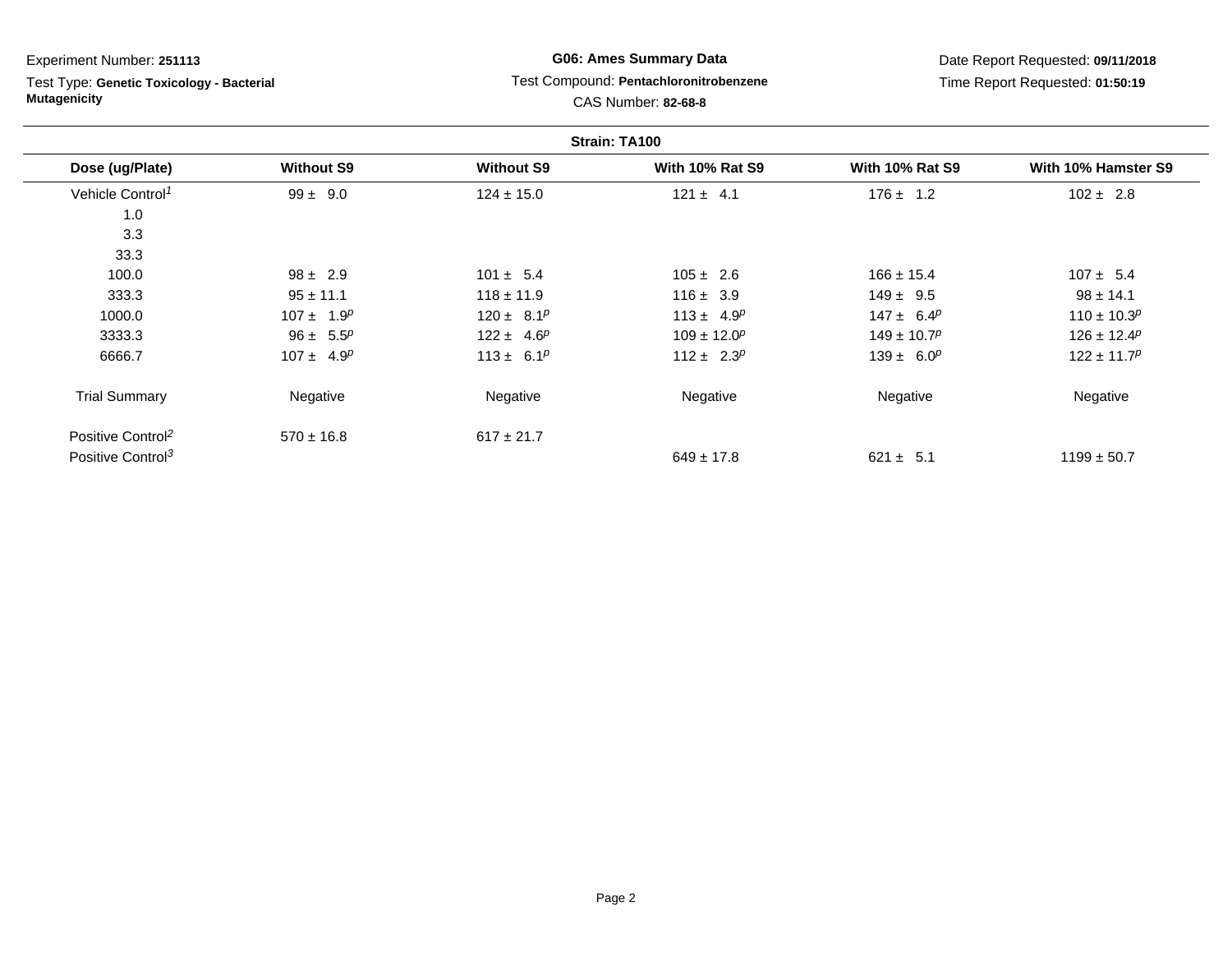Test Type: **Genetic Toxicology - Bacterial Mutagenicity**

## **G06: Ames Summary Data** Test Compound: **Pentachloronitrobenzene**CAS Number: **82-68-8**

| Dose (ug/Plate)               | With 10% Hamster S9 |
|-------------------------------|---------------------|
| Vehicle Control <sup>1</sup>  | $108 \pm 11.7$      |
| 1.0                           |                     |
| 3.3                           |                     |
| 33.3                          |                     |
| 100.0                         | $143 \pm 17.8$      |
| 333.3                         | $154 \pm 10.0$      |
| 1000.0                        | $158 \pm 12.4^p$    |
| 3333.3                        | $156 \pm 8.7^p$     |
| 6666.7                        | $161 \pm 9.6^p$     |
| <b>Trial Summary</b>          | Equivocal           |
| Positive Control <sup>2</sup> |                     |
| Positive Control <sup>3</sup> | $442 \pm 16.7$      |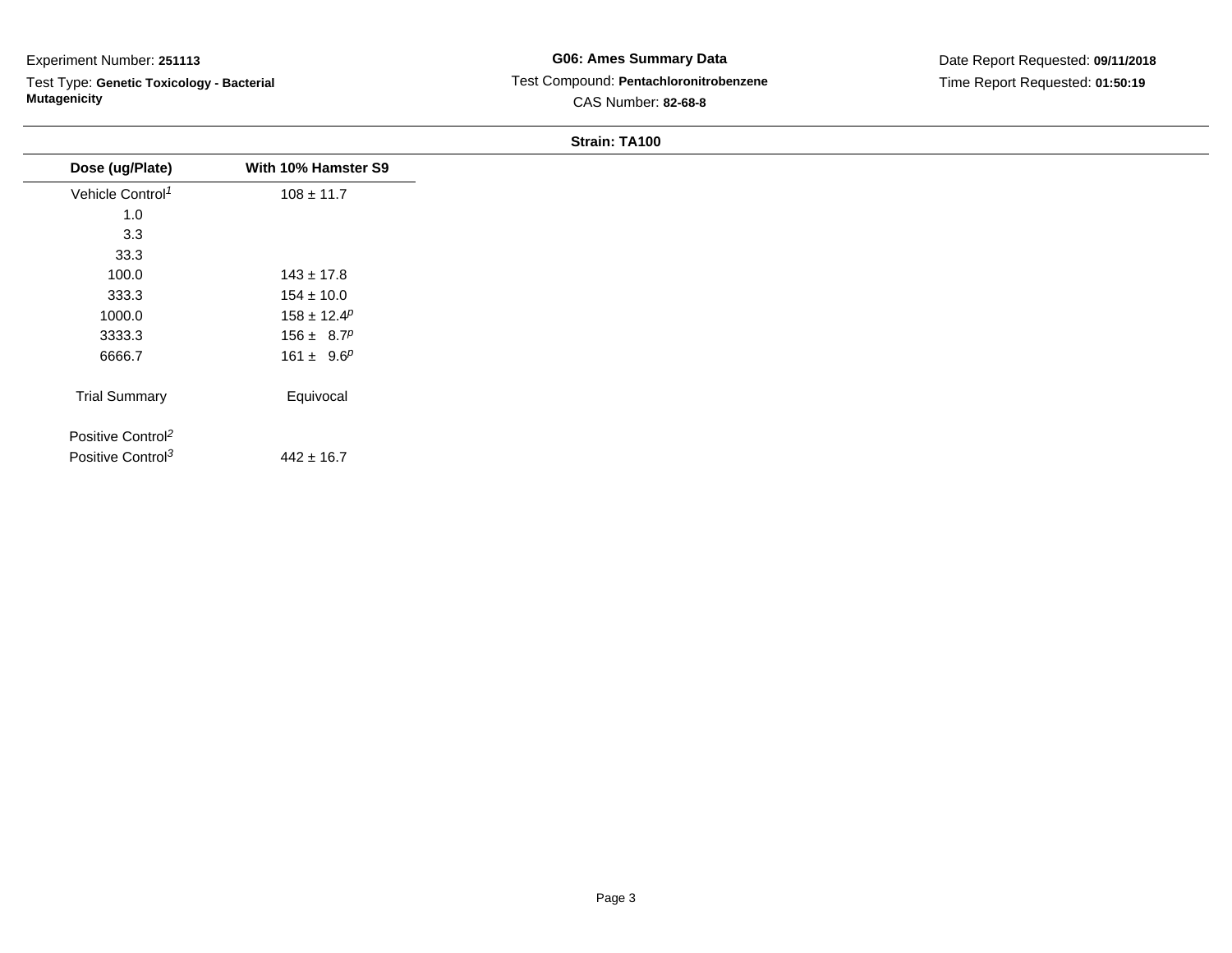| Experiment Number: 251113                                        |                   |                   | <b>G06: Ames Summary Data</b>                                 |                        | Date Report Requested: 09/11/2018 |
|------------------------------------------------------------------|-------------------|-------------------|---------------------------------------------------------------|------------------------|-----------------------------------|
| Test Type: Genetic Toxicology - Bacterial<br><b>Mutagenicity</b> |                   |                   | Test Compound: Pentachloronitrobenzene<br>CAS Number: 82-68-8 |                        | Time Report Requested: 01:50:19   |
|                                                                  |                   |                   | Strain: TA1535                                                |                        |                                   |
| Dose (ug/Plate)                                                  | <b>Without S9</b> | <b>Without S9</b> | <b>With 10% Rat S9</b>                                        | <b>With 10% Rat S9</b> | With 10% Hamster S9               |
| Vehicle Control <sup>1</sup>                                     | $25 \pm 4.0$      | $15 \pm 2.4$      | $19 \pm 3.6$                                                  | $18 \pm 1.3$           | $16 \pm 1.9$                      |
| 100.0                                                            | $18 \pm 2.7$      | $19 \pm 2.6$      | $13 \pm 2.2$                                                  | $13 \pm 3.3$           | $17 \pm 0.6$                      |
| 333.3                                                            | $23 \pm 1.5$      | $21 \pm 2.4$      | $10 \pm 1.2$                                                  | $9 \pm 2.0$            | $14 \pm 2.5$                      |
| 1000.0                                                           | $20 \pm 3.5^p$    | $19 \pm 1.2^p$    | $17 \pm 3.5^p$                                                | $17 \pm 2.7^p$         | $13 \pm 0.3^p$                    |
| 3333.3                                                           | $22 \pm 2.0^p$    | $19 \pm 2.3^p$    | $13 \pm 0.6^p$                                                | $13 \pm 1.5^p$         | $15 \pm 4.2^p$                    |
| 6666.7                                                           | $18 \pm 2.8^p$    | $21 \pm 2.6^p$    | $12 \pm 0.6^p$                                                | $14 \pm 2.5^p$         | $11 \pm 1.2^p$                    |
| <b>Trial Summary</b>                                             | Negative          | Negative          | Negative                                                      | Negative               | Negative                          |
| Positive Control <sup>2</sup>                                    | $489 \pm 28.6$    | $515 \pm 4.9$     |                                                               |                        |                                   |

 $319 \pm 15.9$ 

 $197 \pm 2.8$  323 ± 15.5

Positive Control<sup>4</sup>

Page 4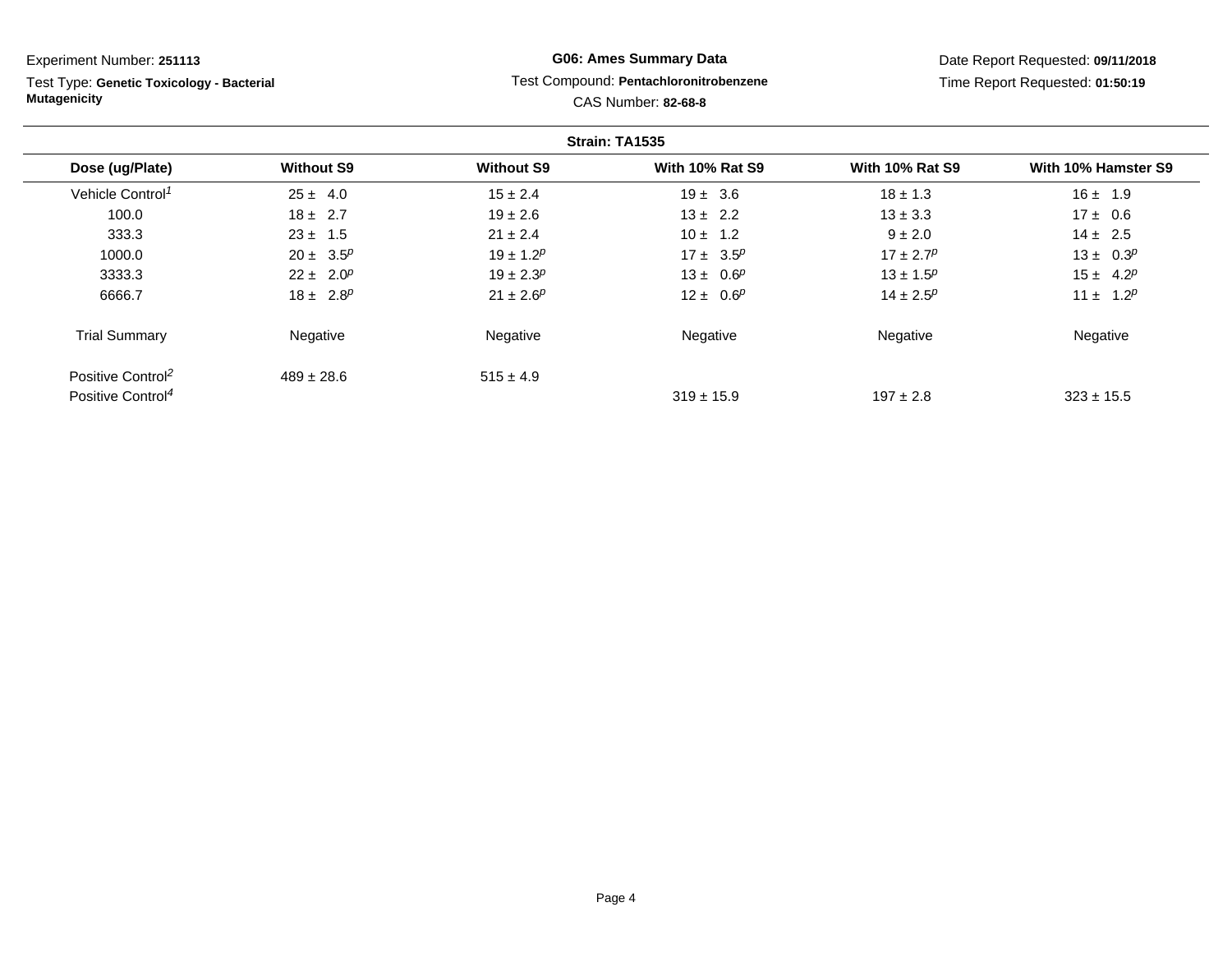Test Type: **Genetic Toxicology - Bacterial Mutagenicity**

## **G06: Ames Summary Data** Test Compound: **Pentachloronitrobenzene**CAS Number: **82-68-8**

Date Report Requested: **09/11/2018**Time Report Requested: **01:50:19**

|                                                                |                     | Strain: TA1535 |
|----------------------------------------------------------------|---------------------|----------------|
| Dose (ug/Plate)                                                | With 10% Hamster S9 |                |
| Vehicle Control <sup>1</sup>                                   | $15 \pm 1.7$        |                |
| 100.0                                                          | $15 \pm 2.2$        |                |
| 333.3                                                          | $13 \pm 2.5$        |                |
| 1000.0                                                         | $12 \pm 0.3^p$      |                |
| 3333.3                                                         | $14 \pm 2.1^p$      |                |
| 6666.7                                                         | $14 \pm 2.3^p$      |                |
| <b>Trial Summary</b>                                           | Negative            |                |
| Positive Control <sup>2</sup><br>Positive Control <sup>4</sup> | $303 \pm 4.4$       |                |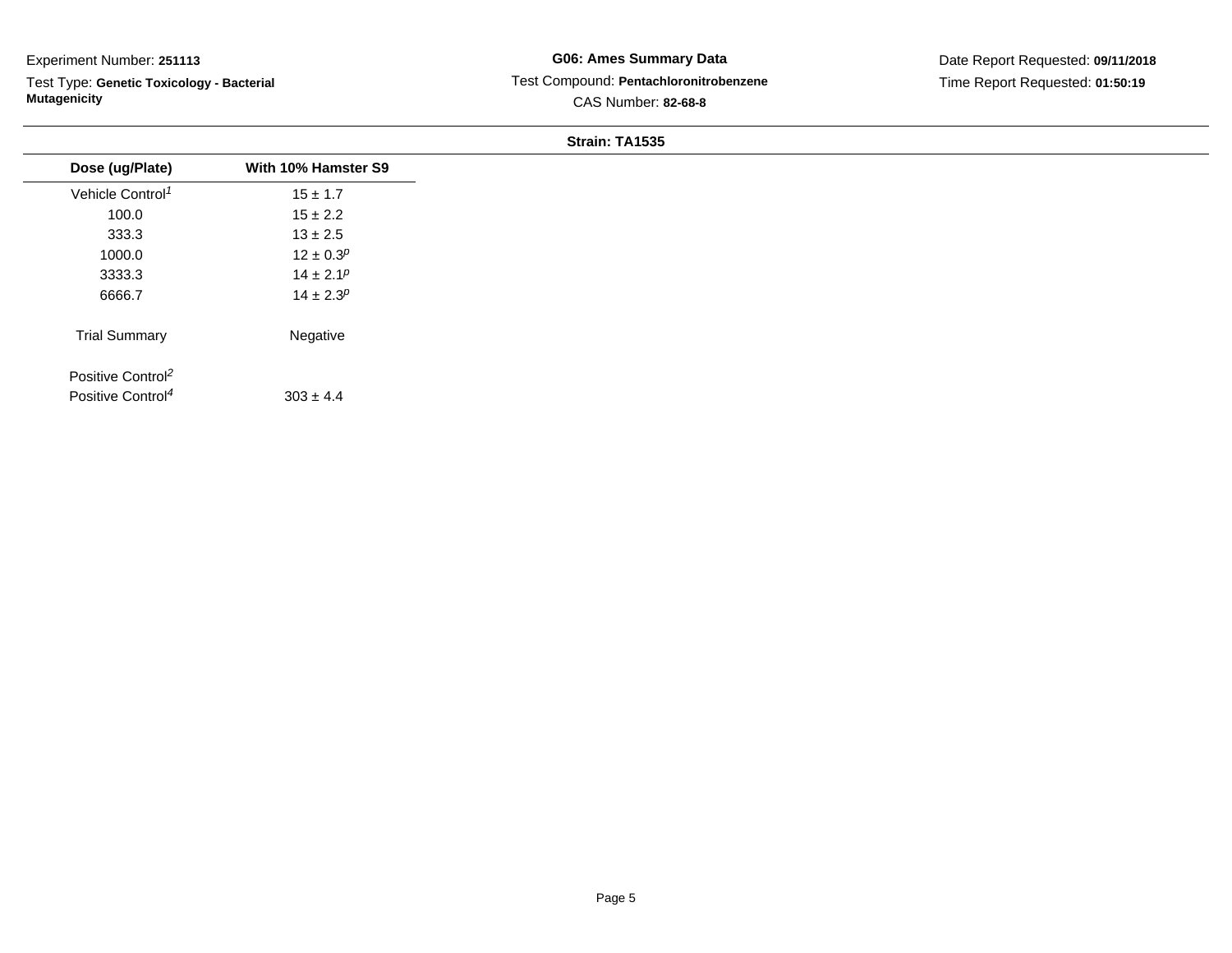Test Type: **Genetic Toxicology - Bacterial Mutagenicity**

## **G06: Ames Summary Data**Test Compound: **Pentachloronitrobenzene**

Date Report Requested: **09/11/2018**Time Report Requested: **01:50:19**

# CAS Number: **82-68-8**

|                               |                   |                   | Strain: TA1537         |                        |                     |
|-------------------------------|-------------------|-------------------|------------------------|------------------------|---------------------|
| Dose (ug/Plate)               | <b>Without S9</b> | <b>Without S9</b> | <b>With 10% Rat S9</b> | <b>With 10% Rat S9</b> | With 10% Hamster S9 |
| Vehicle Control <sup>1</sup>  | $16 \pm 4.9$      | $24 \pm 2.3$      | $19 \pm 1.5$           | $35 \pm 5.2$           | $26 \pm 0.7$        |
| 100.0                         | $10 \pm 1.9$      | $9 \pm 3.0$       | $22 \pm 2.6$           | $24 \pm 4.2$           | $18 \pm 0.0$        |
| 333.3                         | $10 \pm 3.2$      | $11 \pm 3.3$      | $17 \pm 0.9$           | $31 \pm 10.1$          | $26 \pm 1.9$        |
| 1000.0                        | $13 \pm 1.9^p$    | $15 \pm 0.0^p$    | $18 \pm 1.8^p$         | $29 \pm 1.8^p$         | $19 \pm 0.6^p$      |
| 3333.3                        | $10 \pm 0.9^p$    | $16 \pm 1.2^p$    | $17 \pm 1.0^p$         | $26 \pm 1.0^p$         | $23 \pm 5.4^p$      |
| 6666.7                        | $12 \pm 2.6^p$    |                   | $14 \pm 2.0^p$         |                        | $18 \pm 2.6^p$      |
| 10000.0                       |                   | $19 \pm 2.1^p$    |                        | $22 \pm 3.3^p$         |                     |
| <b>Trial Summary</b>          | Negative          | Negative          | Negative               | Negative               | Negative            |
| Positive Control <sup>4</sup> |                   |                   | $225 \pm 10.8$         | $284 \pm 7.2$          | $422 \pm 18.0$      |
| Positive Control <sup>5</sup> | $317 \pm 53.2$    | $136 \pm 26.0$    |                        |                        |                     |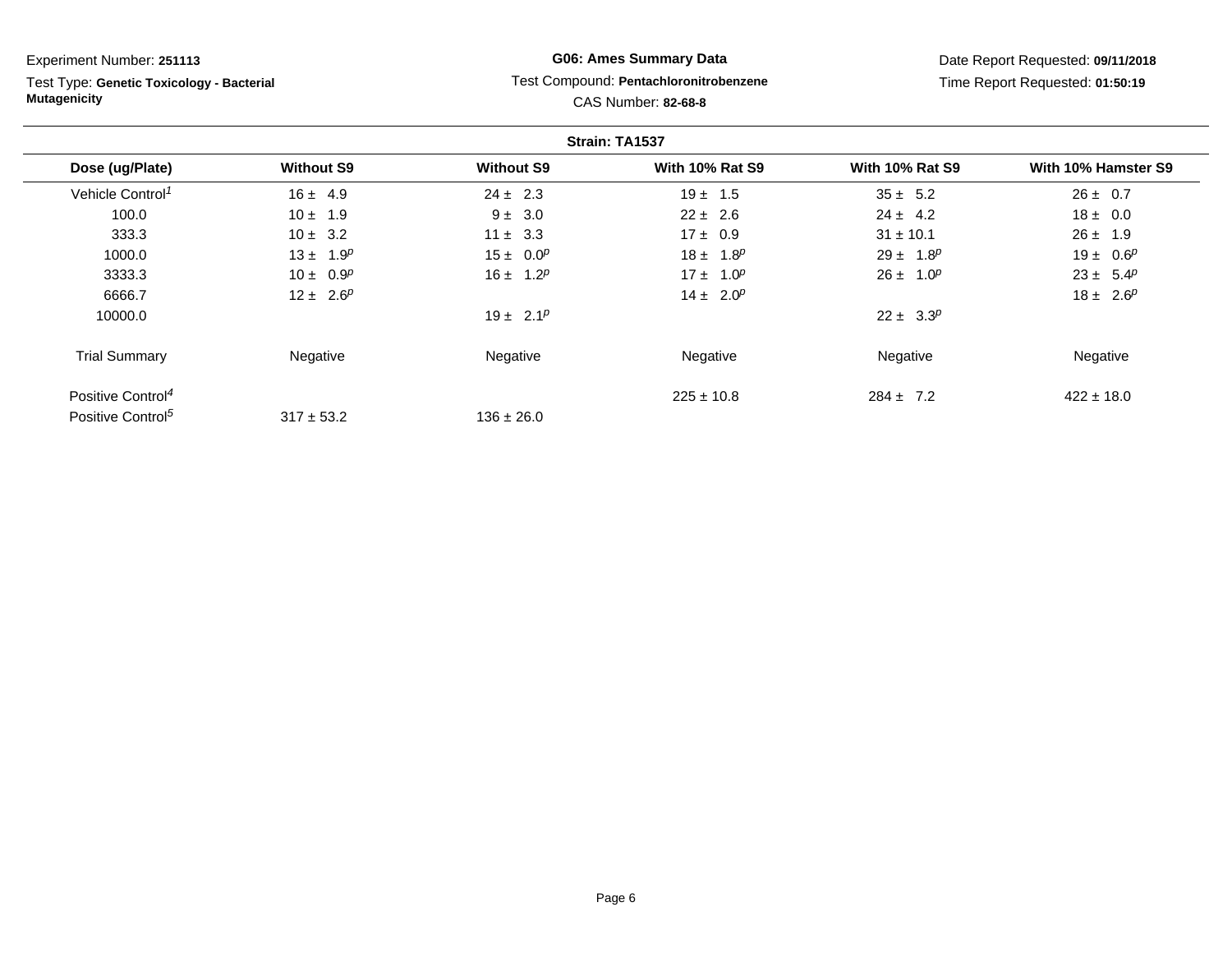Test Type: **Genetic Toxicology - Bacterial Mutagenicity**

## **G06: Ames Summary Data** Test Compound: **Pentachloronitrobenzene**CAS Number: **82-68-8**

Date Report Requested: **09/11/2018**Time Report Requested: **01:50:19**

|                                                                |                     | $\overline{S}$ train: TA1537 |
|----------------------------------------------------------------|---------------------|------------------------------|
| Dose (ug/Plate)                                                | With 10% Hamster S9 |                              |
| Vehicle Control <sup>1</sup>                                   | $26 \pm 4.8$        |                              |
| 100.0                                                          | $15 \pm 3.1$        |                              |
| 333.3                                                          | $21 \pm 5.2$        |                              |
| 1000.0                                                         | $20 \pm 5.6^p$      |                              |
| 3333.3                                                         | $33 \pm 2.0^p$      |                              |
| 6666.7                                                         |                     |                              |
| 10000.0                                                        | $26 \pm 4.5^p$      |                              |
| <b>Trial Summary</b>                                           | Negative            |                              |
| Positive Control <sup>4</sup><br>Positive Control <sup>5</sup> | $322 \pm 36.7$      |                              |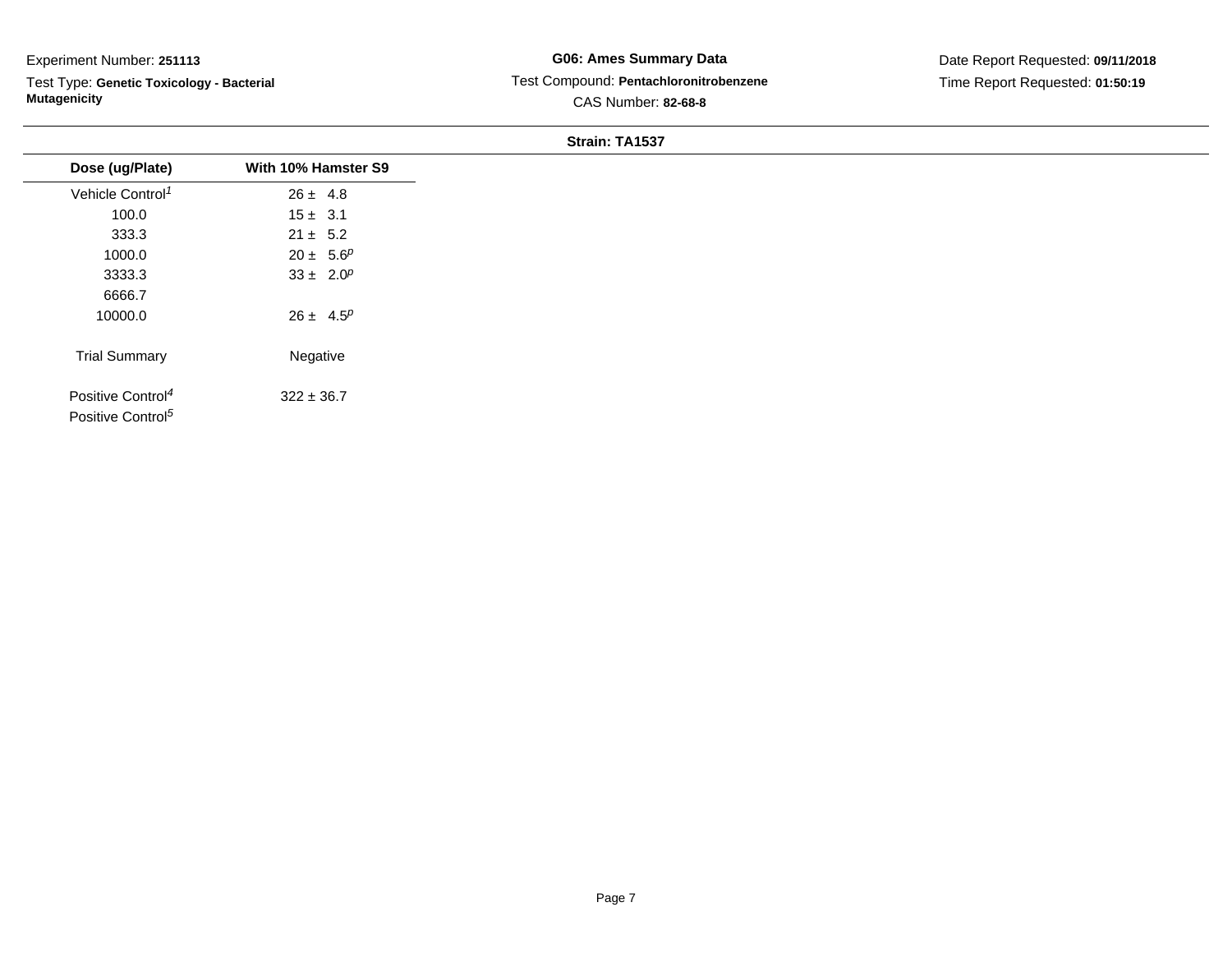Test Type: **Genetic Toxicology - Bacterial Mutagenicity**

# **G06: Ames Summary Data**Test Compound: **Pentachloronitrobenzene**

CAS Number: **82-68-8**

Date Report Requested: **09/11/2018**Time Report Requested: **01:50:19**

|                               |                   |                   | <b>Strain: TA98</b>    |                        |                     |
|-------------------------------|-------------------|-------------------|------------------------|------------------------|---------------------|
| Dose (ug/Plate)               | <b>Without S9</b> | <b>Without S9</b> | <b>With 10% Rat S9</b> | <b>With 10% Rat S9</b> | With 10% Hamster S9 |
| Vehicle Control <sup>1</sup>  | $23 \pm 3.5$      | $25 \pm 4.8$      | $31 \pm 1.9$           | $43 \pm 1.2$           | $42 \pm 7.0$        |
| 100.0                         | $28 \pm 2.3$      | $36 \pm 3.7$      | $34 \pm 1.0$           | $45 \pm 3.1$           | $36 \pm 4.6$        |
| 333.3                         | $29 \pm 2.2$      | $32 \pm 6.3$      | $35 \pm 8.1$           | $42 \pm 5.5$           | $36 \pm 4.1$        |
| 1000.0                        | $26 \pm 3.2^p$    | $29 \pm 4.4^p$    | $33 \pm 1.3^p$         | $43 \pm 3.9^p$         | $36 \pm 2.2^p$      |
| 3333.3                        | $27 \pm 2.9^p$    | $35 \pm 2.6^p$    | $33 \pm 3.2^p$         | $37 \pm 3.2^p$         | $33 \pm 3.5^p$      |
| 6666.7                        | $21 \pm 2.6^p$    | $32 \pm 2.9^p$    | $33 \pm 5.3^p$         | $37 \pm 3.6^p$         | $45 \pm 4.8^p$      |
| <b>Trial Summary</b>          | Negative          | Negative          | Negative               | Negative               | Negative            |
| Positive Control <sup>3</sup> |                   |                   | $441 \pm 12.7$         | $534 \pm 68.7$         | $1044 \pm 22.4$     |
| Positive Control <sup>6</sup> | $635 \pm 13.0$    | $706 \pm 14.6$    |                        |                        |                     |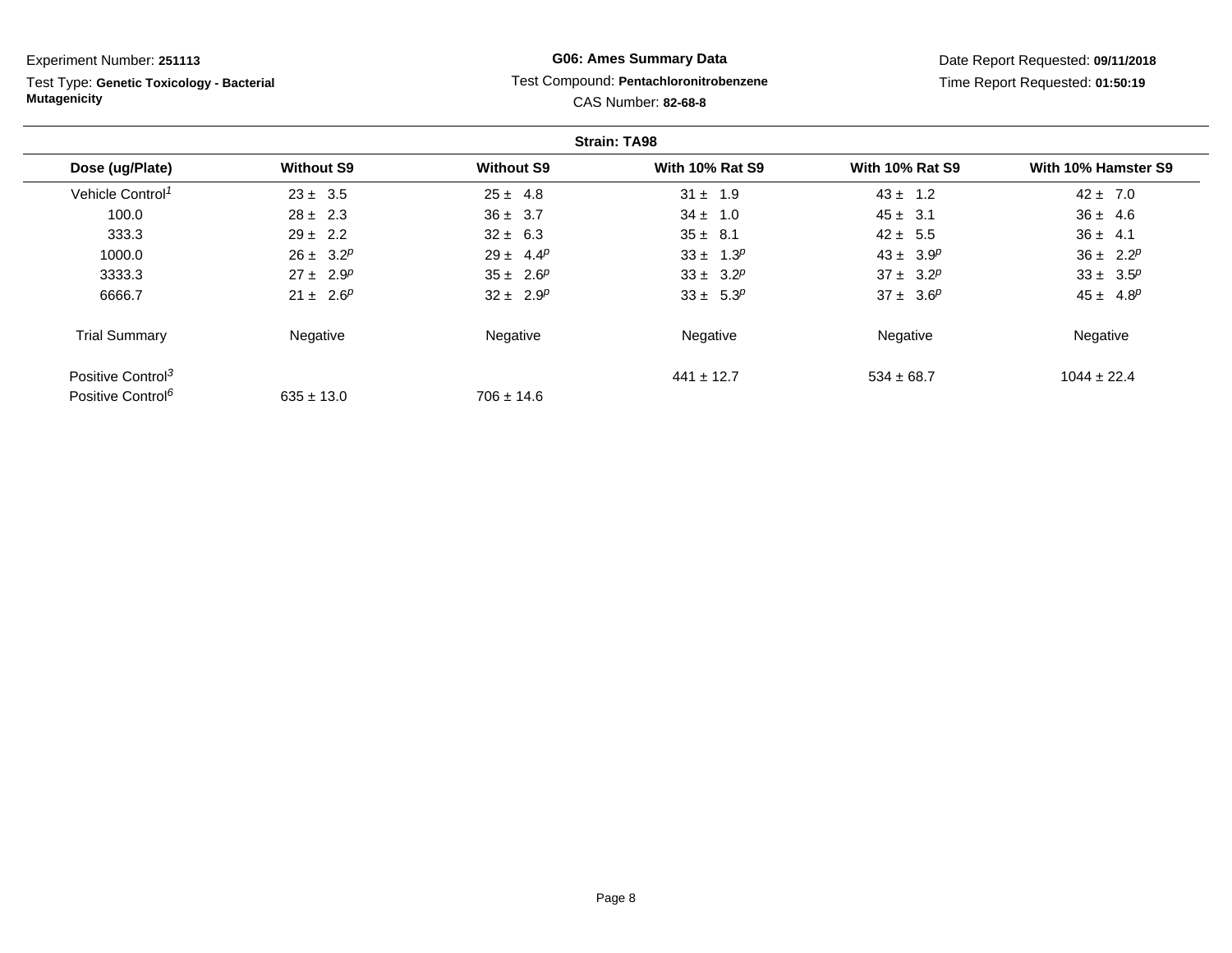Test Type: **Genetic Toxicology - Bacterial Mutagenicity**

## **G06: Ames Summary Data** Test Compound: **Pentachloronitrobenzene**CAS Number: **82-68-8**

Date Report Requested: **09/11/2018**Time Report Requested: **01:50:19**

| Dose (ug/Plate)               | With 10% Hamster S9 |
|-------------------------------|---------------------|
| Vehicle Control <sup>1</sup>  | $37 \pm 5.8$        |
| 100.0                         | $36 \pm 1.8$        |
| 333.3                         | $41 \pm 0.7$        |
| 1000.0                        | $36 \pm 3.8^p$      |
| 3333.3                        | $36 \pm 3.0^p$      |
| 6666.7                        | $35 \pm 2.3^p$      |
| <b>Trial Summary</b>          | Negative            |
| Positive Control <sup>3</sup> | $474 \pm 31.9$      |
| Positive Control <sup>6</sup> |                     |